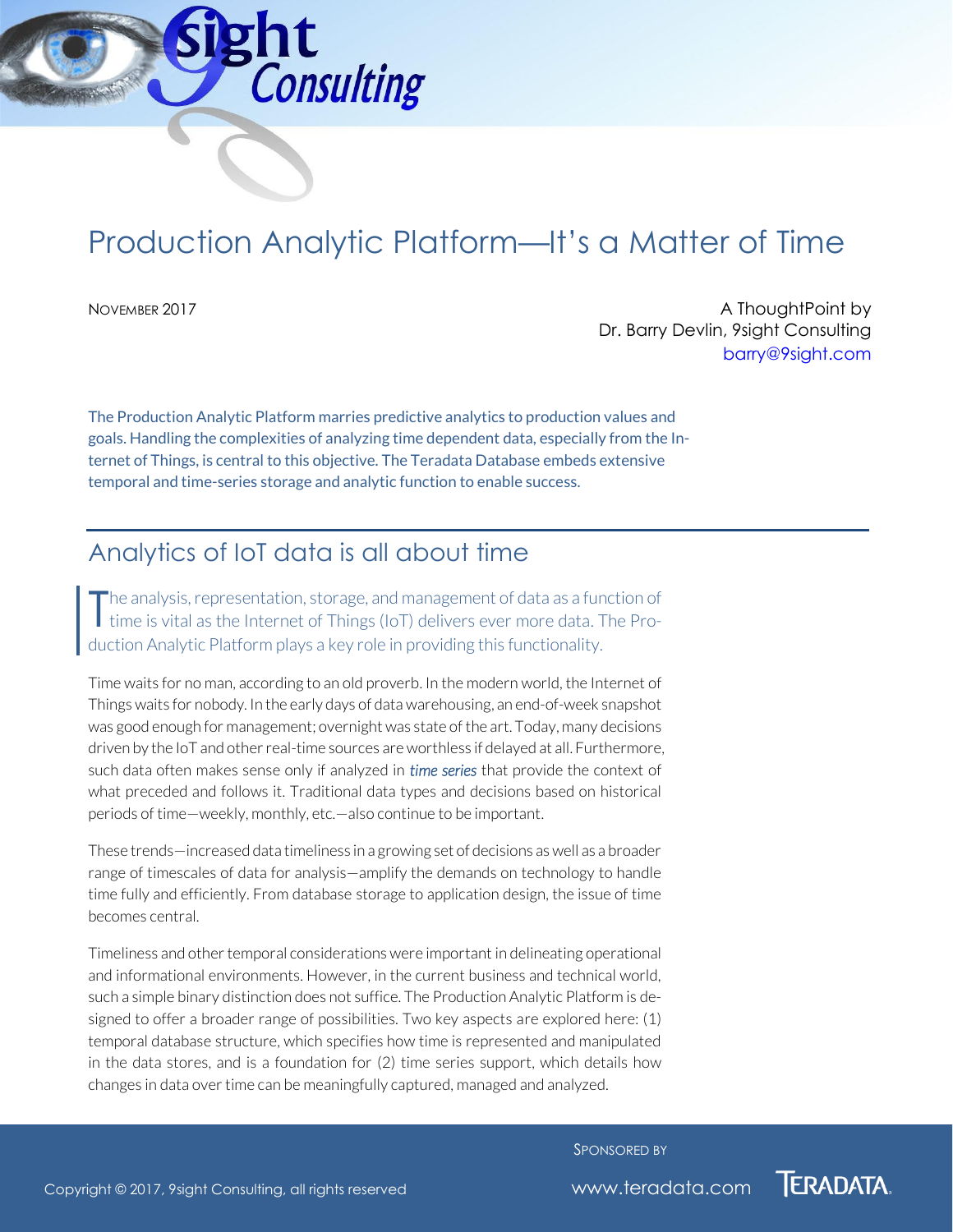## Prime time for analytics

Production Analytic Platform provides the ideal locus for time series analytics because of its combination of a wide range of powerful analytic function and its high performance and highly reliable operational characteristics. A

If you were a banker, you'd see sums of money flowing in and out of your accounts. Each movement is a *transaction*: an event of legal significance that happens at a moment in time. Although you are quite happy to track all these transactions, managing the business requires, in addition, a different view, such as the total balance in your accounts as of any given time or period. This *status* view, in contrast to a transaction, has a duration—a beginning and end date and time—and is central to business computing in every industry.

The data generated by Internet of Things records events, measures and messages<sup>1</sup> from the real world that are similar in structure to financial transactions. All these types of data are examples of time series data. Our focus here is on IoT data, because its size and speed give rise to particular challenges as well as offering new business opportunities.

#### Time series become serious business

A Boeing 777 starts up its engines: two *events* are recorded a fewminutes apart. A stream of events follows: ailerons set, brakes released, and so on. The captain speaks to the control tower: a *message*. Meanwhile, on-board computers are monitoring engine temperatures, fuel flows, voltages and more on a sub-second basis: *measures* by the million. From now until the flight ends, time series are unfolding measure by measure, event by event, message by message, creating a comprehensive record of the flight.

This data, terabytes per flight, offer airlines and aircraft manufacturers, airports and aviation authorities enormous business opportunities. Preventative maintenance avoids costly flight cancellations with attendant airport disruption. New analyses reduce fuel consumption. Safety standards are improved. Similar opportunities for cost saving and profit generation are evident in almost every industry. The Internet of Things is revered; actually, it's the time series data it produces that is the real boon.

Time series data is nothing more than a time-ordered set of data records, each of which carries the date and time (usually) of creation. While common in scientific computing, times series data has been relatively rare in business computing until the advent of the IoT. Each record consists of a timestamp, an identifier of its recording device, and a payload of data of interest, often little more than strings of numbers or text. In the case of measures, observations are made at regular intervals; events and messages are recorded when they happen. Even with regular observations, data records may be lost in transmission. As a result, the vast majority of IoT data is classified as irregular time series.

Each sensor creates its own time series of identically coded measurements. A thermal sensor provides a single temperature in each record, for example. Controllers aggregate data from multiple different types of sensors into a single record, meaning that the payload may consist of a string of values of different types, such as temperature, velocity, location, etc., called multivariate time series. Because the content can change over time, the payload is often stored in flexible formats, such as JSON, CSV, and so on.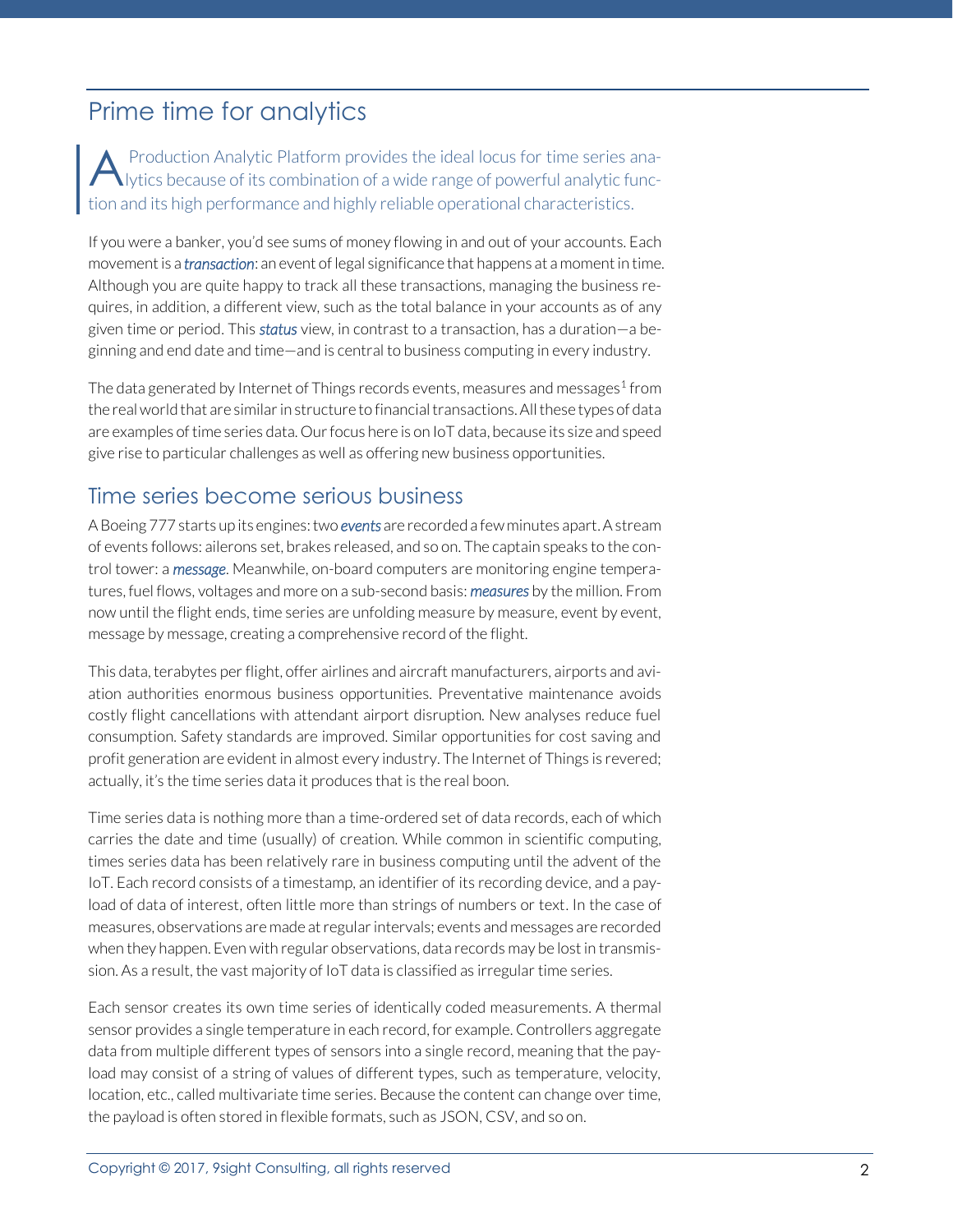Analysis of time series data begins with the basic observation of trends. Is the temperature of this engine part increasing? When might it reach a critical value? On its own, this may be interesting, but real analytics only begins when multiple time series can be compared. Is there a simultaneous rise in vibration in an adjacent component? Can it be correlated with a change in speed or rapid ascent? What about weather conditions?

Due to record timing problems, missing values, and so on, most time series analytics is based on grouping records into time buckets or intervals, the starting point and size of which is determined by differing analytical needs.

It is the management and manipulation of multiple time series in flexible bucketing schemes that challenges data scientists. Within a single time series, simpler analytical functions—such as the mean of a sliding window—can be computed manually, paying careful attention to missing values and other issues. However, when data consists of multiple time series, each with different time intervals and missing values, the challenges rapidly escalate. Specialized, time-series aware, in-built function is the only viable approach.

Flat file solutions run rapidly out of control and power as data volumes increase. NoSQL data stores are a better solution in terms of scalability and performance, but often suffer from their weak metadata management and limited attention to operational reliability and maintainability needs.

#### The Production Analytic Platform to the rescue

The Production Analytic Platform offers the best of all worlds by combining the power and management of a relational database with the ability to store non-relational data, and manipulate and analyze it with a combination SQL and advanced analytic functions.

The Teradata Database now offers this foundational function with the recent introduction of support for time series data. This includes the ability to load and store data in specialized tables with a primary time index and a set of time-aware SQL functions operating within and across time buckets. Existing function that supports non-relational data, such as JSON, with full SQL support allows for multivariate time series.

In most instances, time series analytics is a high-skill exercise, requiring data scientists with knowledge of specialized languages and/or techniques. By embedding the function in the Teradata Database, access to the function is simplified and broadened. Straightforward SQL statements allow a broad range of "ordinary" business people to easily modify analytic parameters or set and change the size of the time buckets. Analyses can be iterated easily and quickly, leading to faster decisions and more relevant actions.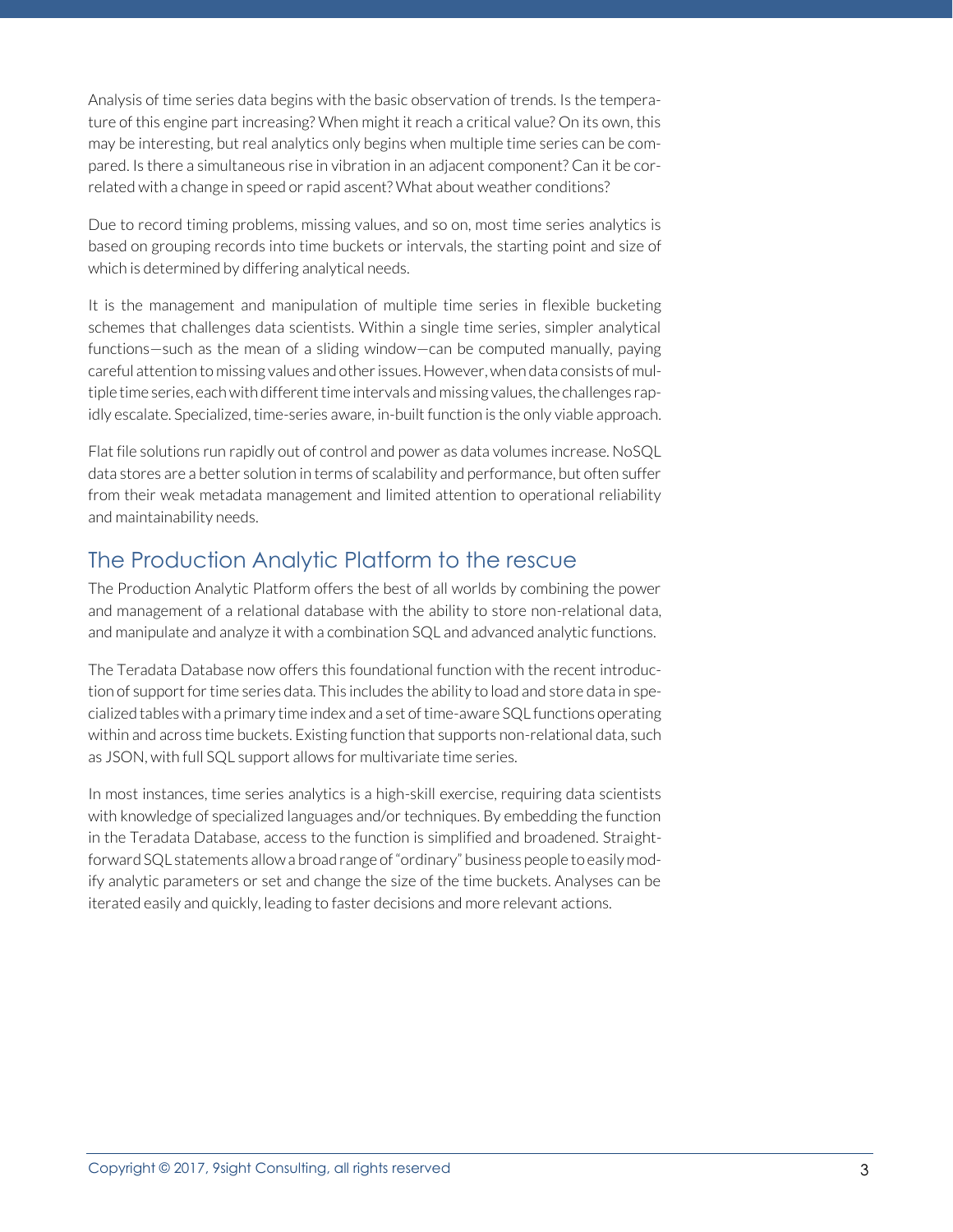## The space-time context

The business, two aspects of time are of interest. Time series data from the IoT captures the dynamics of the changing world. Status data from the operacaptures the dynamics of the changing world. Status data from the operational environment provides the context in business terms.

But there's more! At the top of the last section, I mentioned that the second type of timeaware data, status data, was central to business computing. With the hype around the IoT and the focus on time series data, we must keep this traditional data in mind because it is the primary source of context for time series data in the business.

Consider again our Boeing 777 airplane. Analysis of its flight data predicts that an auxiliary power unit is likely to fail within the next 50 hours of flight. It's easy to see that it should be replaced before it fails, but it's also not a safety issue, so the decision for the airline is when and where should the maintenance be performed. This depends on understanding the plane's schedule, the location and availability of the part, the cost of using a standby aircraft if necessary, and a host of other business considerations.

The data required for this decision process resides in the traditional operational systems and data warehouse of the airline—all status data with an important temporal aspect: the time periods during which all the above data is valid. The underlying technology is known as a temporal database and is a key component of the Production Analytic Platform.

#### Temporal databases (as the) rock

Data modelling and database design start from a view of the world in some mythical moment of "now" and ensure that the current business status is fully described and its interrelationships accurately recorded. In the real world, of course, to this is added business transactions that change the status. Furthermore, mistaken entries are made and must be corrected. Technical glitches corrupt data and are rectified later. All these events result in complex application design and extensions to the data model and database design. Recording time for events and transactions is simple. Status data is more challenging.

Tom Johnston provides an in-depth explanation of the true philosophical and technical complexity of this status data<sup>2</sup>. Since the early '90s database designers have proposed that time in status data is best represented in a *bitemporal* model, which adds two timestamps to each database record: *valid time*, during which a fact is true in reality and *transaction time*, during which the database record is accepted as correct. Indeed, Johnston argues that further timestamps may be needed in certain circumstances. However, even bitemporal support has been slow in its implementation, arriving only in the current decade, and limited to a subset of the main databases.

With its focus on data warehousing, the Teradata Database became the first mainstream database to add support for bitemporal data in 2010 and has since been upgraded with enhanced temporal analytic features such as derived periods and sequenced views. The correct handling the temporal aspects of status data becomes even more important in the Production Analytic Platform because the enormous volumes and variety of events to be processed demands a solid foundation of status data and its temporal context.